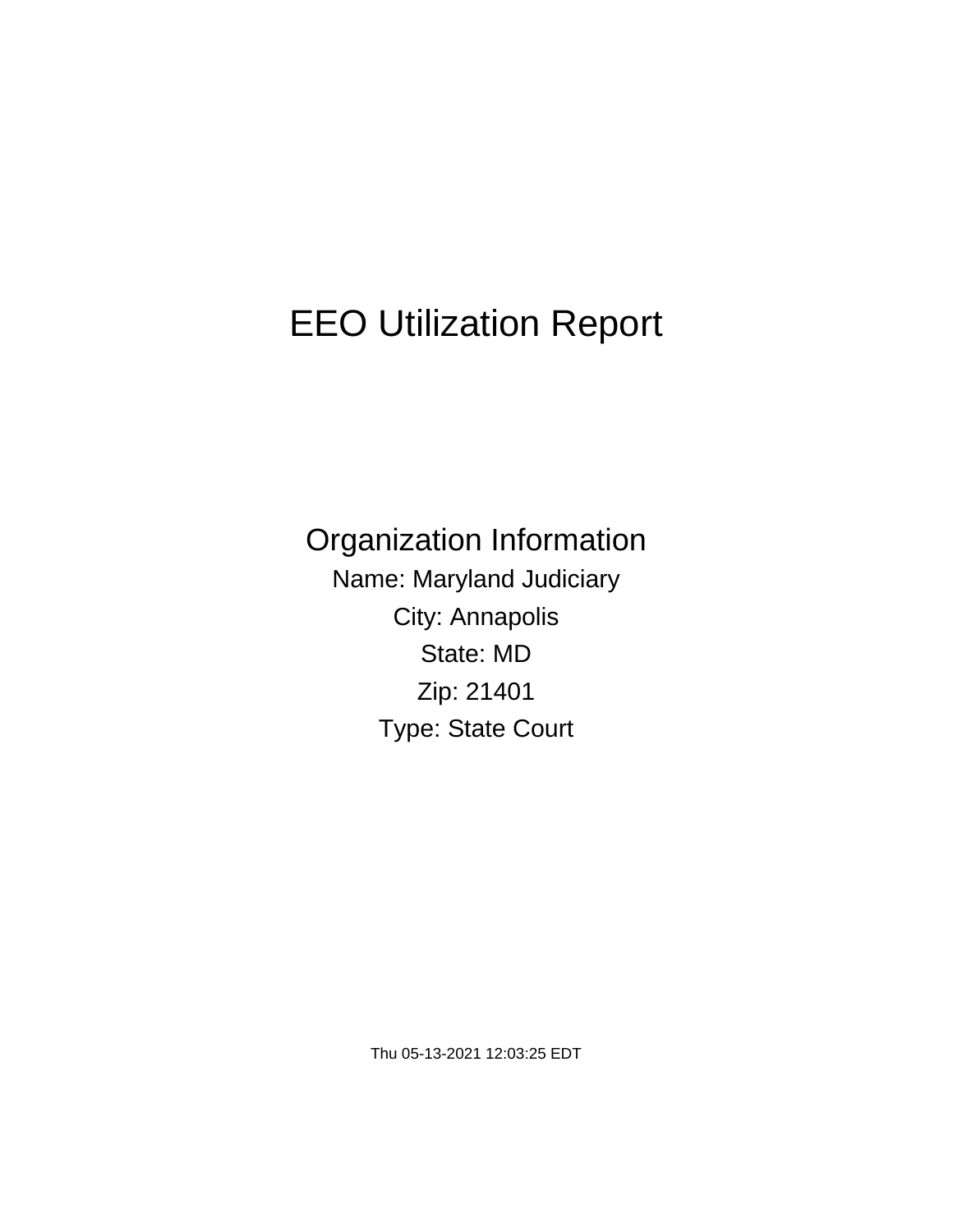## **Step 1: Introductory Information**

#### **Policy Statement:**

This Policy is established to ensure compliance with applicable laws governing the Judiciary's equal opportunity responsibilities concerning employees and applicants for employment.

The Judicial Branch recognizes and honors the value and dignity of each employee and the importance of providing employees with an opportunity to pursue a career in an environment free of discrimination, harassment, and retaliation.

This policy establishes the process for filing a complaint of discrimination, harassment, and retaliation and assigns responsibilities for reporting, investigating, and resolving such complaints.

The Judicial Branch has zero tolerance for discrimination, harassment, and retaliation, and shall take prompt remedial action, including appropriate disciplinary or remedial action, up to and including termination, to correct, remedy, and prevent unlawful discrimination, harassment, and retaliation.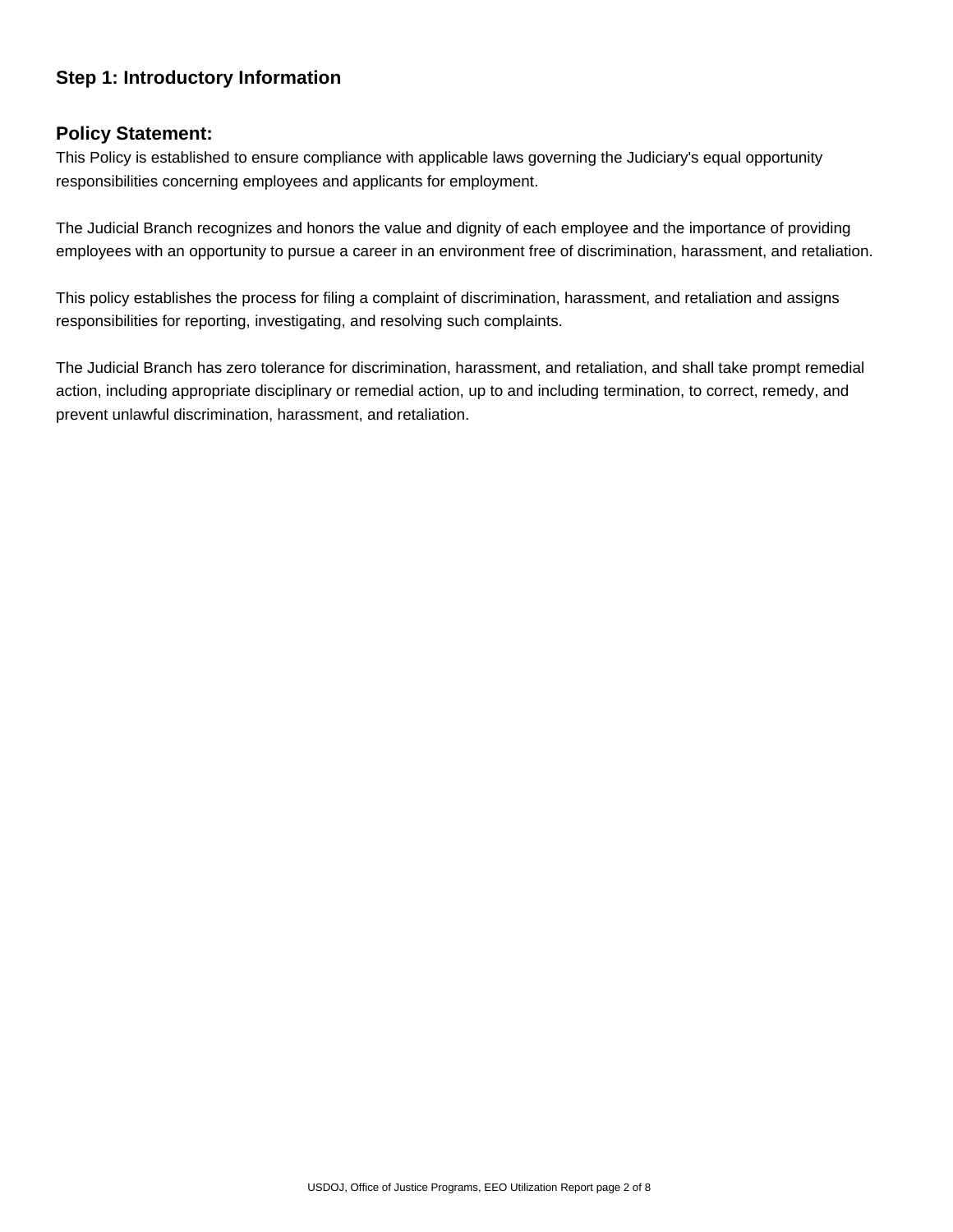# **Step 4b: Narrative of Interpretation**

This Report compares the statewide workforce in the Judiciary to statewide labor market statistics, since the primary source of our employees is the State of Maryland. The Administrative Office of the Court's Judiciary Human Resources Department ("JHRD") and Fair Practices Department ("FPD") reviewed the Utilization Report and Chart and note the following:

**Officials and Managers:** Three minority groups which were previously noted in 2016 as having a statistically significant underutilization are no longer marked as such: Hispanic males, Asian males, and Asian females. White males are underutilized (-17%) but at a lesser delta than in 2016 (-24%).

**Professionals:** Minority groups which continue to have a statistically significant underutilization are Asian males (-4%) and Asian females (-2%). White males are also underutilized (-10%). No significant underutilizations were noted in the **Technicians** category.

**Protective Services – Sworn:** Minority groups which are noted as having a statistically significant underutilization are Hispanic males (-2%), white females (-7%), and African American females (-4%). Relative to 2016, the underutilization of white females increased by one percentage-point; the underutilization of African American females decreased by two percentage-points. The Maryland Judiciary does not employ individuals in the **Protective Services: Non-Sworn** category.

**Administrative Support:** Minority groups which are noted as having a statistically significant underutilization are Hispanic males (-1%), African American males (-1%), and Asian males (-1%). White males are also underutilized (-15%). Statistically significant underutilizations were also noted in the category of "other" for both males and females (both -0%), but there is insufficient information to conduct a meaningful analysis. No significant underutilizations were noted in the **Skilled Craft** category. The Maryland Judiciary does not employ individuals in the **Service Maintenance** category.

The FPD and JHRD note that the minority groups with statistically significant underutilization for female employees are White (Protective Services – Sworn), African American (Protective Services – Sworn), and Asian (Professionals). The minority groups with statistically significant underutilization for male employees are Hispanic (Protective Services – Sworn and Administrative Support) and Asian (Professionals and Administrative Support). It is also noted that underutilization percentages for most minority groups have decreased slightly since the Judiciary's prior utilization report in 2016.

Due to its structure, the Maryland Judiciary has a wide variety of hiring managers making hiring decisions for a wide variety of positions. The pool of applicants for positions vary greatly based on geographic location, job requirements, and related factors. Within each job category there are also a wide variety of positions. For example, the Administrative Support category includes approximately 96 position titles; the Professional category covers 219 position titles. These factors increase the difficulty of reaching meaningful conclusions about likely causes of the noted underutilizations and possible barriers.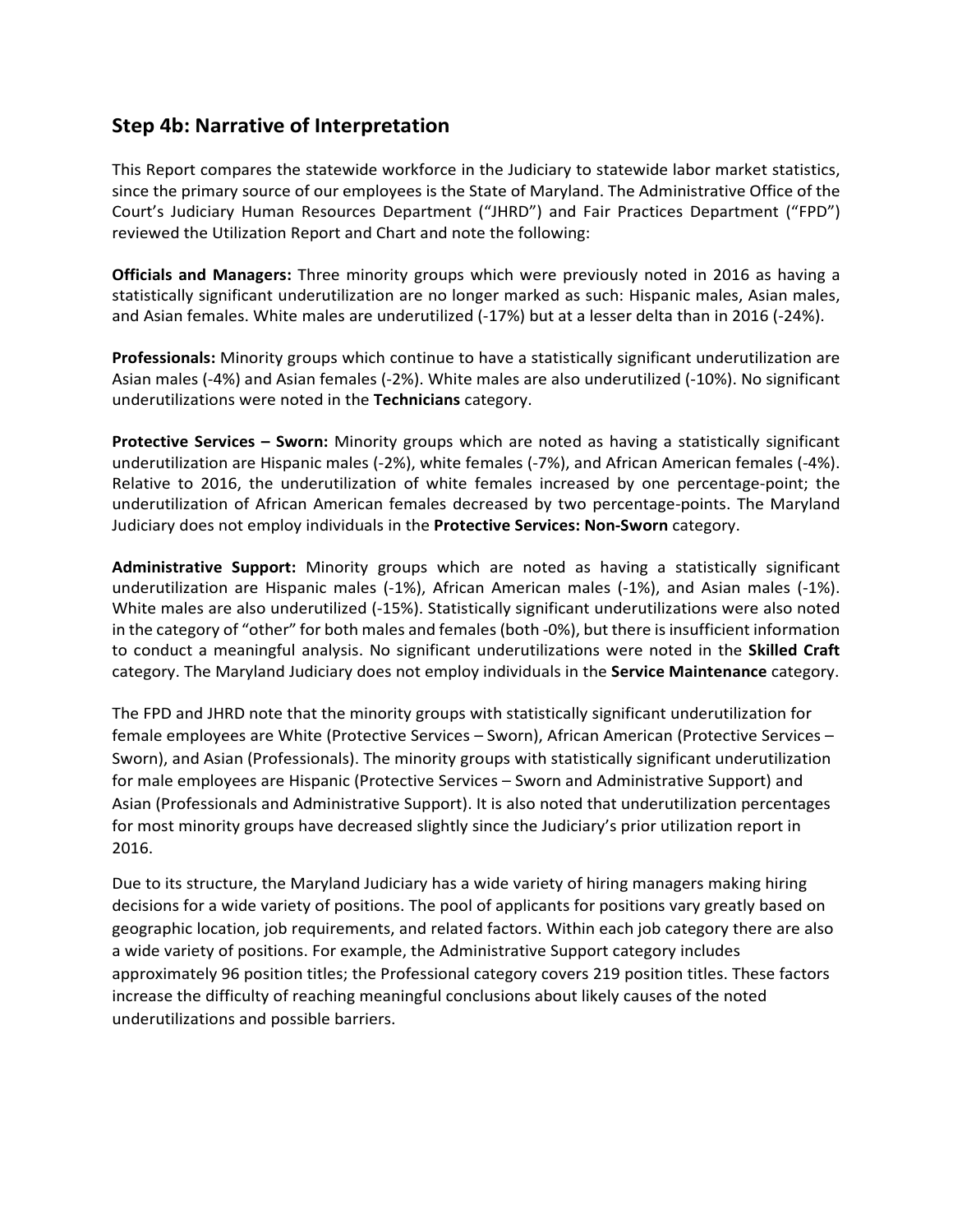## **Step 4b: Narrative of Interpretation**

See attachment. Following File has been uploaded:Narrative of Interpretation.docx

## **Step 5: Objectives and Steps**

**1. The Maryland Judiciary's overall objective is to provide equal employment opportunity and equal access to opportunities. This objective includes identifying trends which may impact participation of racial/ethnic groups at multiple levels of the Judiciary system. This objective also includes encouraging and maintaining a workforce that is representative of Maryland's Civilian Labor Force (CLF).**

a. The FPD, together with the JHRD, will evaluate trends in applications and hiring to better understand whether noted underutilizations reflect under-representation in the respective applicant pools, hiring outcomes, or other factors and use these evaluations to consider possible responses to barriers to full inclusion.

**2. To continue to incorporate the positive and continuing support of management at all levels to ensure equal employment opportunity without regard to race, color, national origin, religion, sex, age, physical or mental disability, sexual orientation, gender identity or expression, political affiliation, marital or family status, genetic information, or any other characteristic protected by state or federal law.**

a. The Judicial College of Maryland, with the JHRD and FPD, has developed an online, interactive New Employee Orientation for new Judiciary employees and supervisors which includes a training module on the Judiciarys EEO policies, including the Policy Prohibiting Discrimination, Harassment, and Retaliation, the Policy on Accommodation of Disabilities, and the Policy on Religious Accommodation.

b. The Judicial Branch has launched an online, interactive, in-depth course on preventing sexual harassment, and mandated completion by all personnel, including elected and appointed officials. Completion of the course is monitored to ensure all personal complete the course.

c. The FPD provides in-person training when possible to support hiring managers and HR representatives throughout the Maryland Judiciary to identify and eliminate barriers to equal opportunity employment.

## **3. To continue to inform all present and prospective employees of the Judiciary's Policy Prohibiting Discrimination, Harassment, and Retaliation and best workplace practices for building an inclusive work environment.**

a. The FPD and the JHRD will continue to collaborate to review dissemination and awareness of the EEO Policy among all Judiciary employees

b. The JHRD will continue to participate in minority job fairs. JHRD will evaluate the potential to utilize local minority newspapers and media outlets to advertise job opportunities. JHRD will review and revise the organization's recruitment strategies to ensure underutilized groups are targeted as identified by the internal analysis.

c. The FPD and JHRD will collaborate to evaluate training opportunities, including employee awareness of Professional and Technology Education opportunities offered by the Judicial College of Maryland as well as the Judiciary Educational Assistance Program that provides reimbursement for college course work for professional development.

## **4. To provide equal employment opportunities for Black or African American women, White women, and Hispanic or Latino men when filling vacancies that become available in the Protective Services Sworn job category.**

a. The Fair Practices Officer (FPO) will review the composition of the applicant pool for vacancies in this job category in the last fiscal year to determine whether applicants were under-represented. The FPO will send a report of its findings, along with relevant observations and recommendations, to the JHRD within six months of the date of this report.

b. The JHRD will review the report from FPO and related internal information to determine whether any step in the selection process for these positions may have had a significant impact on reducing success for Black or African American women, White women, and Hispanic or Latino men. The JHRD will produce a written report of its findings and send to the FPO; and based on the results, consider modifying its candidate selection process.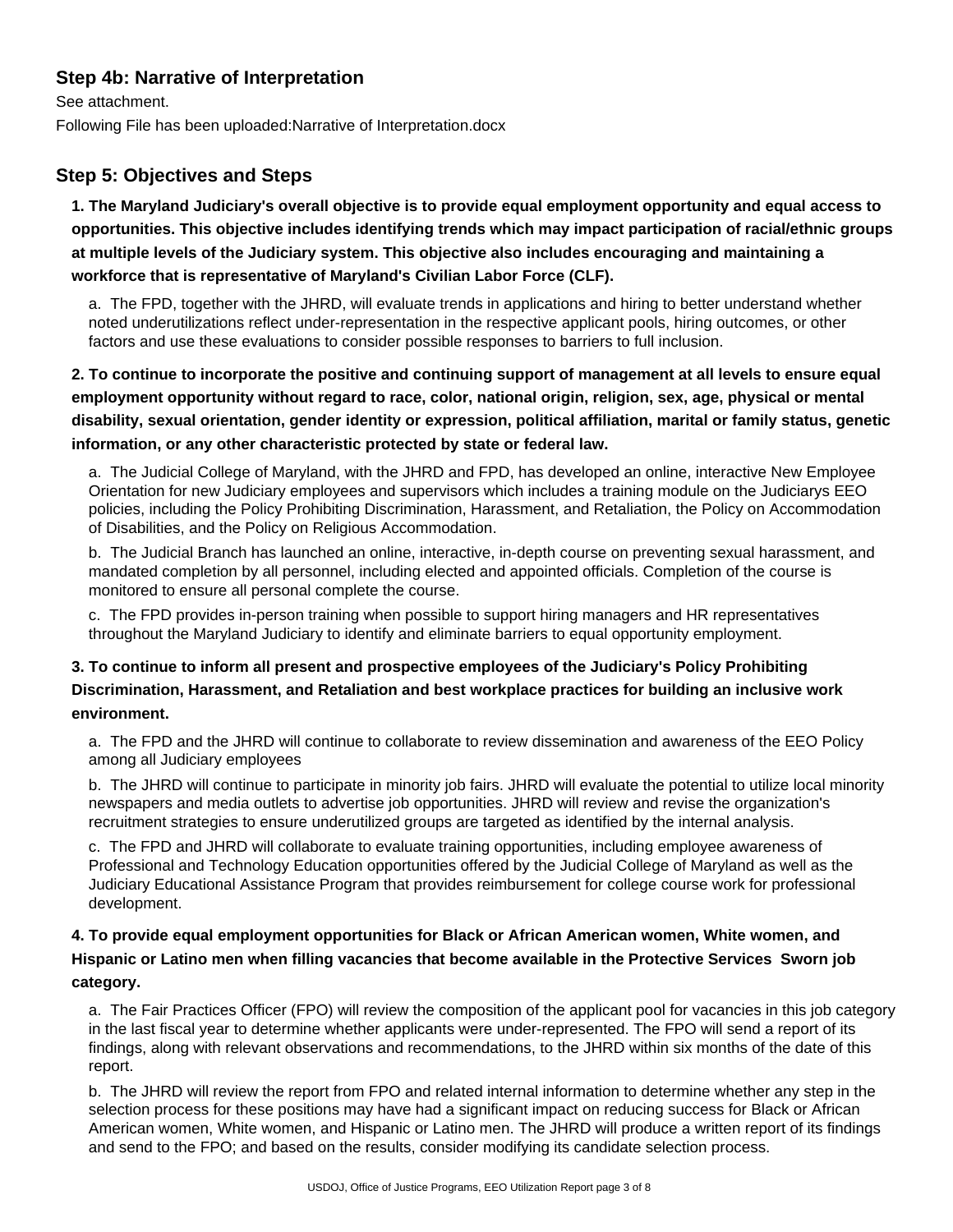c. The JHRD and FPD will confer on means to enhance outreach efforts to or remove potential barriers for Black or African American women, White women, and Hispanic or Latino men applicants in this job category.

## **Step 6: Internal Dissemination**

Internal Communication

\* Provide the EEOP Utilization Report to all Talent Acquisition staff in the Judiciary Human Resources Department.

\* Notify employees using announcements on the employee-intranet site that the EEOP Utilization Report is available to all employees via the Fair Practices Department webpage.

\* Continue to publish the Judiciary's Policy Prohibiting Discrimination, Harassment, and Retaliation ("Anti-Discrimination Policy") on intranet sites so it is available to all Judiciary employees and identify ways to improve access and knowledge of the Anti-Discrimination Policy.

\* Continue to distribute the Anti-Discrimination Policy at orientation sessions for new judges.

\* Continue to post federal and State Anti-Discrimination posters in prominent locations throughout the Judiciary.

## **Step 7: External Dissemination**

External Communication

\* Continue to publish the Judiciary's Anti-Discrimination Policy on internet sites so it is available to the public.

- \* Notify public users that the EEOP Utilization Report is available via the Fair Practices Department webpage.
- \* Notify contractors and vendors that the EEOP report is available via the Fair Practices Department webpage.

\* Continue to include in all Judiciary job vacancy announcements, job advertisements, and letterhead used for recruitment purposes, and announcements about training programs, the statement, "The Maryland Judiciary is an Equal Opportunity Employer."

\* Include in all Judiciary job vacancy announcements the statement, "The Maryland Judiciary is a drug-free workplace and an equal opportunity employer, committed to diversity in the workplace. We do not discriminate on the basis of race, color, religion, age, sex, marital status, national origin, physical or mental disability, familial status, genetic information, gender identity or expression, sexual orientation, or any other characteristic protected by State or federal law. Applicants who need an ADA Accommodation for an interview should request the accommodation when notified of a request to be interviewed."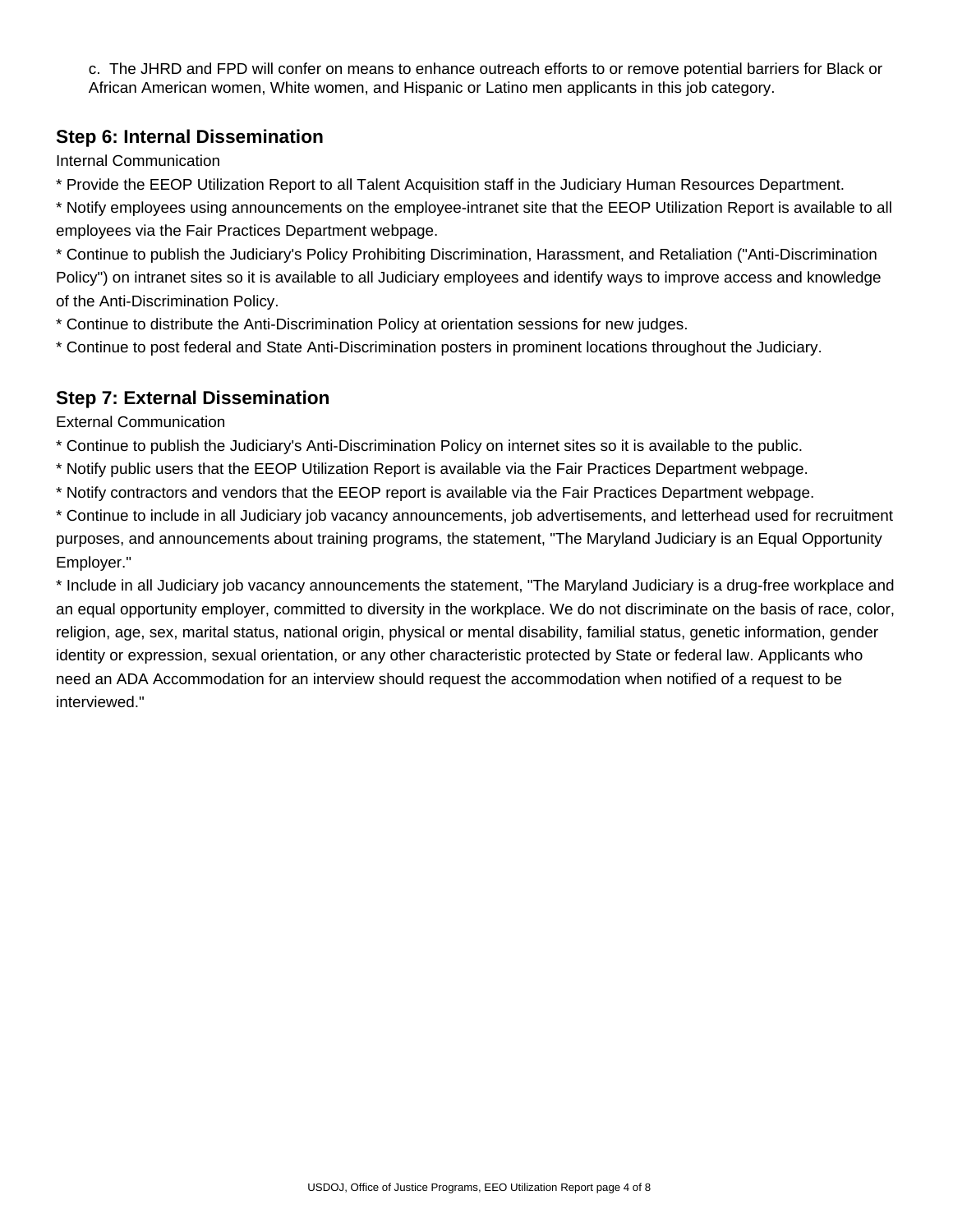#### **Utilization Analysis ChartRelevant Labor Market: Maryland**

|                                           | Male           |                       |                         |                       |               |                    |                |        | Female                  |                       |                                   |                       |               |                    |                |         |  |  |
|-------------------------------------------|----------------|-----------------------|-------------------------|-----------------------|---------------|--------------------|----------------|--------|-------------------------|-----------------------|-----------------------------------|-----------------------|---------------|--------------------|----------------|---------|--|--|
|                                           | White          | Hispanic<br>or Latino | Black or<br>African     | American<br>Indian or | Asian         | Native<br>Hawaiian | Two or<br>More | Other  | White                   | Hispanic<br>or Latino | Black or<br>African               | American<br>Indian or | Asian         | Native<br>Hawaiian | Two or<br>More | Other   |  |  |
| Job Categories                            |                |                       | American                | Alaska                |               | or Other           | Races          |        |                         |                       | American                          | Alaska                |               | or Other           | Races          |         |  |  |
|                                           |                |                       |                         | Native                |               | Pacific            |                |        |                         |                       |                                   | Native                |               | Pacific            |                |         |  |  |
|                                           |                |                       |                         |                       |               | Islander           |                |        |                         |                       |                                   |                       |               | Islander           |                |         |  |  |
| Officials/Administrators                  |                |                       |                         |                       |               |                    |                |        |                         |                       |                                   |                       |               |                    |                |         |  |  |
| Workforce #/%                             | 18/26%         | 0/0%                  | 5/7%                    | 0/0%                  | 0/0%          | 0/0%               | 1/1%           | 0/0%   | 37/54%                  | 0/0%                  | 8/12%                             | 0/0%                  | 0/0%          | 0/0%               | 0/0%           | 0/0%    |  |  |
| CLS #/%                                   | 3%             | 160,575/4 8,305/2%    | 29,200/8<br>$\%$        | 270/0%                | 9,770/3%      | 15/0%              | ,660/0%        | 890/0% | $9%$                    |                       | 107,765/2 6,105/2% 36,965/10<br>% | 475/0%                | 7,905/2%      | 145/0%             | ,400/0%        | 770/0%  |  |  |
| Utilization #/%                           | $-17%$         | $-2%$                 | $-1%$                   | $-0%$                 | $-3%$         | $-0%$              | 1%             | $-0\%$ | 25%                     | $-2%$                 | 2%                                | $-0\%$                | $-2%$         | $-0%$              | $-0\%$         | $-0\%$  |  |  |
| Professionals                             |                |                       |                         |                       |               |                    |                |        |                         |                       |                                   |                       |               |                    |                |         |  |  |
| Workforce #/%                             | 202/21%        | 19/2%                 | 82/9%                   | 0/0%                  | 17/2%         | 0/0%               | 10/1%          | 0/0%   | 351/37%                 | 23/2%                 | 196/21%                           | 1/0%                  | 23/2%         | 0/0%               | 27/3%          | 0/0%    |  |  |
| CLS $\#$ /%                               | 1%             | 183,270/3 8,480/1%    | 39,595/7<br>%           | 460/0%                | 29,915/5<br>% | 130/0%             | 2,470/0%       |        | ,490/0% 217,420/3<br>7% | %                     | 10,555/2 67,040/11<br>%           | 545/0%                | 25,485/4<br>% | 50/0%              | 2,940/0%       | ,890/0% |  |  |
| Utilization #/%                           | $-10%$         | 1%                    | 2%                      | $-0%$                 | $-3%$         | $-0%$              | 1%             | $-0%$  | 0%                      | 1%                    | 9%                                | 0%                    | $-2%$         | $-0%$              | 2%             | $-0\%$  |  |  |
| Technicians                               |                |                       |                         |                       |               |                    |                |        |                         |                       |                                   |                       |               |                    |                |         |  |  |
| Workforce #/%                             | 12/25%         | 0/0%                  | 9/19%                   | 0/0%                  | 2/4%          | 0/0%               | 0/0%           | 0/0%   | 9/19%                   | 0/0%                  | 12/25%                            | 0/0%                  | 2/4%          | 1/2%               | 1/2%           | 0/0%    |  |  |
| CLS #/%                                   | 23,190/29<br>% |                       | 1,570/2% 7,135/9%       | 50/0%                 | 3,275/4%      | 0/0%               | 245/0%         | 330/0% | 25,090/31<br>%          |                       | 1,285/2% 14,695/18<br>%           | 95/0%                 | 3,330/4%      | 50/0%              | 490/1%         | 80/0%   |  |  |
| Utilization #/%                           | $-4%$          | $-2%$                 | 10%                     | $-0%$                 | 0%            | 0%                 | $-0%$          | $-0%$  | $-12%$                  | $-2%$                 | 7%                                | $-0\%$                | 0%            | 2%                 | 1%             | $-0\%$  |  |  |
| <b>IProtective Services:</b><br>Sworn     |                |                       |                         |                       |               |                    |                |        |                         |                       |                                   |                       |               |                    |                |         |  |  |
| Workforce #/%                             | 209/53%        | 3/1%                  | 125/32%                 | 1/0%                  | 2/1%          | 0/0%               | 2/1%           | 0/0%   | 11/3%                   | 0/0%                  | 36/9%                             | 0/0%                  | 0/0%          | 0/0%               | 2/1%           | 0/0%    |  |  |
| CLS #/%                                   | 27,320/46<br>℅ |                       | 1,495/3% 14,965/25<br>% | 60/0%                 | 515/1%        | 0/0%               | 325/1%         | 130/0% | 5,525/9%                | 300/1%                | 7,875/13<br>%                     | 55/0%                 | 160/0%        | 0/0%               | 270/0%         | 115/0%  |  |  |
| Utilization #/%                           | 7%             | $-2%$                 | 7%                      | 0%                    | $-0%$         | 0%                 | $-0%$          | $-0%$  | $-7%$                   | $-1%$                 | $-4%$                             | $-0\%$                | $-0%$         | 0%                 | 0%             | $-0%$   |  |  |
| <b>Protective Services: Non-</b><br>sworn |                |                       |                         |                       |               |                    |                |        |                         |                       |                                   |                       |               |                    |                |         |  |  |
| Workforce #/%                             | 0/             | 0/                    | 0/                      | 0/                    | 0/            | 0/                 | 0/             | 0/     | 0/                      | 0/                    | 0/                                | 0/                    | 0/            | 0/                 | 0/             | 0/      |  |  |
| Civilian Labor Force #/%                  | 1,895/32<br>%  | 110/2%                | 745/13%                 | 0/0%                  | 25/0%         | 0/0%               | 30/1%          | 40/1%  | 1,725/29<br>%           | 140/2%                | 1,070/18<br>%                     | 0/0%                  | 20/0%         | 0/0%               | 65/1%          | 40/1%   |  |  |
| Utilization #/%                           |                |                       |                         |                       |               |                    |                |        |                         |                       |                                   |                       |               |                    |                |         |  |  |
| <b>Administrative Support</b>             |                |                       |                         |                       |               |                    |                |        |                         |                       |                                   |                       |               |                    |                |         |  |  |
| Workforce #/%                             | 165/7%         | 13/1%                 | 170/8%                  | 1/0%                  | 11/0%         | 0/0%               | 13/1%          | 0/0%   | 955/42%                 | 86/4%                 | 743/33%                           | 6/0%                  | 41/2%         | 1/0%               | 43/2%          | 0/0%    |  |  |
|                                           |                |                       |                         |                       |               |                    |                |        |                         |                       |                                   |                       |               |                    |                |         |  |  |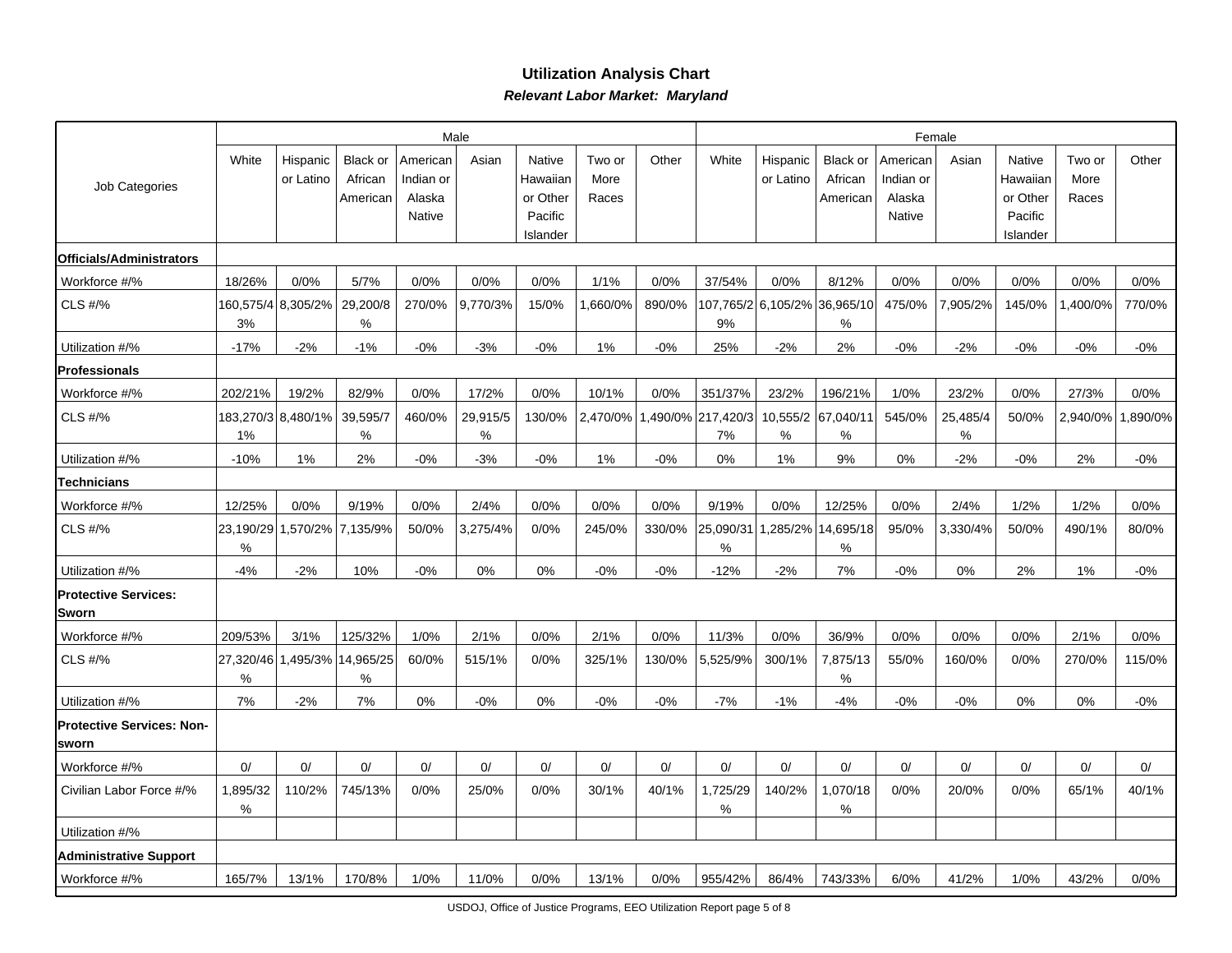|                             | Male   |                              |                                    |                       |               |                     |                |       |                                                                | Female                |                     |                       |               |                     |                |                   |  |  |  |
|-----------------------------|--------|------------------------------|------------------------------------|-----------------------|---------------|---------------------|----------------|-------|----------------------------------------------------------------|-----------------------|---------------------|-----------------------|---------------|---------------------|----------------|-------------------|--|--|--|
|                             | White  | <b>Hispanic</b><br>or Latino | <b>Black or</b><br>African         | American<br>Indian or | Asian         | Native<br>Hawaiian  | Two or<br>More | Other | White                                                          | Hispanic<br>or Latino | Black or<br>African | American<br>Indian or | Asian         | Native<br>Hawaiian  | Two or<br>More | Other             |  |  |  |
| Job Categories              |        |                              | American                           | Alaska                |               | or Other            | Races          |       |                                                                |                       | American            | Alaska                |               | or Other            | Races          |                   |  |  |  |
|                             |        |                              |                                    | Native                |               | Pacific<br>Islander |                |       |                                                                |                       |                     | Native                |               | Pacific<br>Islander |                |                   |  |  |  |
| CLS #/%                     | 2%     | 145,405/2 11,615/2<br>%      | 57,065/9<br>%                      | 355/0%                | 12,505/2<br>% | 165/0%              |                |       | 3,020/0%   1,310/0%   266,125/4   21,765/3   117,320/1<br>0%   | %                     | 8%                  | 785/0%                | 15,725/2<br>% | 330/0%              |                | 4,010/1% 2,580/0% |  |  |  |
| Utilization #/%             | $-15%$ | $-1%$                        | $-1%$                              | $-0\%$                | $-1%$         | $-0\%$              | 0%             | $-0%$ | 2%                                                             | 1%                    | 15%                 | 0%                    | $-1%$         | $-0%$               | 1%             | -0%               |  |  |  |
| <b>Skilled Craft</b>        |        |                              |                                    |                       |               |                     |                |       |                                                                |                       |                     |                       |               |                     |                |                   |  |  |  |
| Workforce #/%               | 2/67%  | 0/0%                         | 0/0%                               | 0/0%                  | 0/0%          | 0/0%                | 0/0%           | 0/0%  | 1/33%                                                          | 0/0%                  | 0/0%                | 0/0%                  | 0/0%          | 0/0%                | 0/0%           | 0/0%              |  |  |  |
| CLS #/%                     | 2%     | %                            | 135,655/6 31,465/14 31,135/14<br>% | 400/0%                | 5,280/2%      | 250/0%              |                |       | ,640/1%   1,080/0%   6,265/3%   1,095/1%   2,725/1%            |                       |                     | 80/0%                 | 925/0%        | 0/0%                | 110/0%         | 130/0%            |  |  |  |
| Utilization #/%             | 5%     | $-14%$                       | $-14%$                             | $-0\%$                | $-2%$         | $-0\%$              | $-1%$          | $-0%$ | 30%                                                            | $-1%$                 | $-1%$               | $-0%$                 | $-0%$         | 0%                  | $-0%$          | -0%               |  |  |  |
| <b>IService/Maintenance</b> |        |                              |                                    |                       |               |                     |                |       |                                                                |                       |                     |                       |               |                     |                |                   |  |  |  |
| Workforce #/%               | 0/     | 0/                           | 0/                                 | 0/                    | 0/            | 0/                  | 0/             | 0/    | 0/                                                             | 0/                    | 0/                  | 0/                    | 0/            | 0/                  | 0/             | 0/                |  |  |  |
| CLS #/%                     | 6%     | %                            | 147,775/2 47,835/8 94,405/17<br>%  | 610/0%                | 12,625/2<br>% | 65/0%               |                |       | 2,765/0%   1,515/0%   124,085/2   35,040/6   82,330/14  <br>2% | %                     | %                   | 575/0%                | 15,085/3<br>% | 125/0%              | $ 2,725/0\% 1$ | ,335/0%           |  |  |  |
| Utilization #/%             |        |                              |                                    |                       |               |                     |                |       |                                                                |                       |                     |                       |               |                     |                |                   |  |  |  |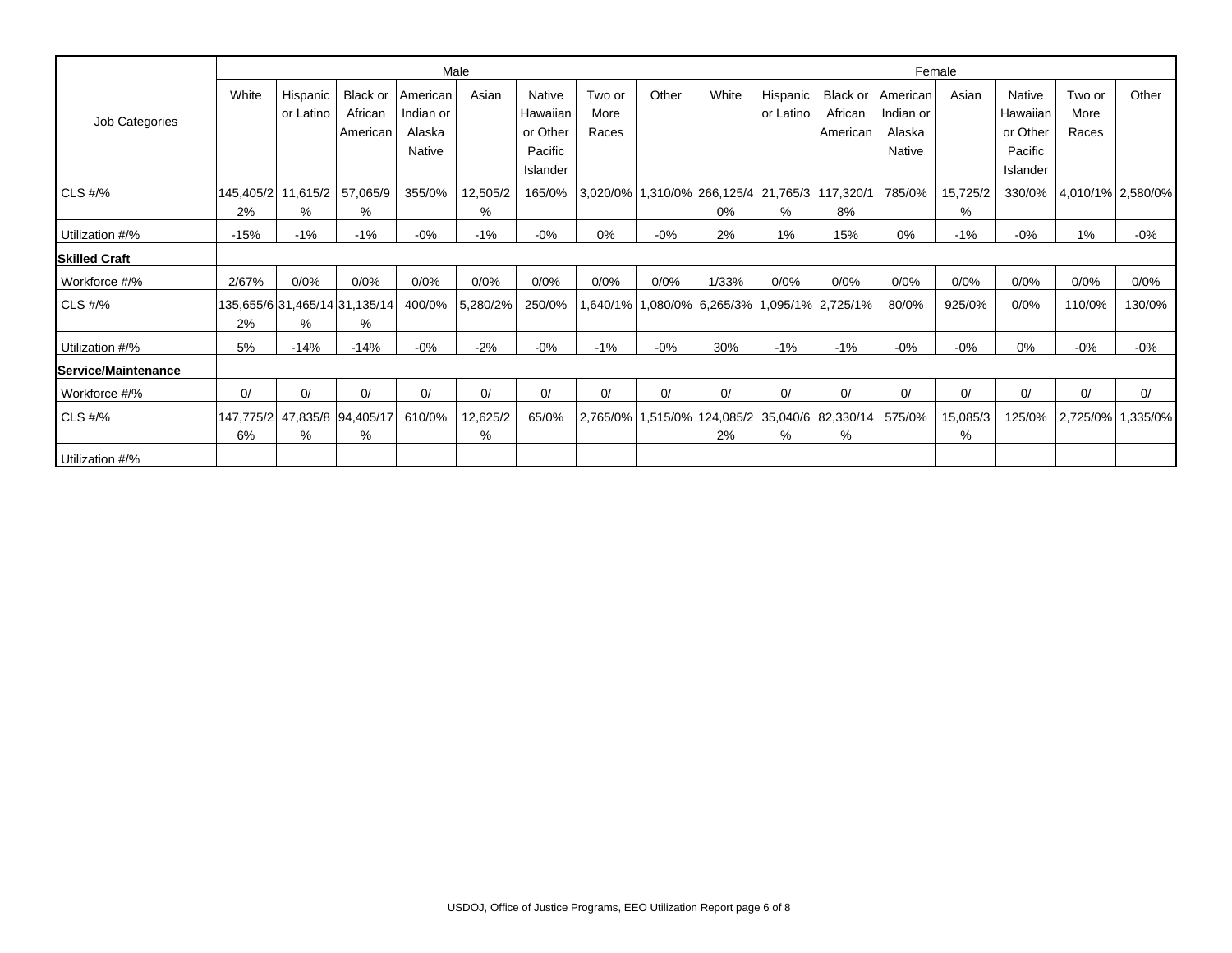#### **Significant Underutilization Chart**

| Male                                 |       |                         |                                 |                                 |       |                                |                         |       |       | Female                  |                     |                                              |       |                                |                         |       |  |  |  |
|--------------------------------------|-------|-------------------------|---------------------------------|---------------------------------|-------|--------------------------------|-------------------------|-------|-------|-------------------------|---------------------|----------------------------------------------|-------|--------------------------------|-------------------------|-------|--|--|--|
| Job Categories                       | White | Hispanic I<br>or Latino | Black or<br>African<br>American | American<br>Indian or<br>Alaska | Asian | Native<br>Hawaiian<br>or Other | Two or<br>More<br>Races | Other | White | Hispanic I<br>or Latino | African<br>American | Black or   American  <br>Indian or<br>Alaska | Asian | Native<br>Hawaiian<br>or Other | Two or<br>More<br>Races | Other |  |  |  |
|                                      |       |                         |                                 | Native                          |       | Pacific<br>Islander            |                         |       |       |                         |                     | Native                                       |       | Pacific<br>Islander            |                         |       |  |  |  |
| <b>Officials/Administrators</b>      | ✓     |                         |                                 |                                 |       |                                |                         |       |       |                         |                     |                                              |       |                                |                         |       |  |  |  |
| <b>Professionals</b>                 | ✔     |                         |                                 |                                 | ✔     |                                |                         |       |       |                         |                     |                                              | v     |                                |                         |       |  |  |  |
| <b>Protective Services:</b><br>Sworn |       | ✔                       |                                 |                                 |       |                                |                         |       | v     |                         | V                   |                                              |       |                                |                         |       |  |  |  |
| <b>Administrative Support</b>        | ✔     | v                       |                                 |                                 | ✔     |                                |                         | v     |       |                         |                     |                                              |       |                                |                         |       |  |  |  |